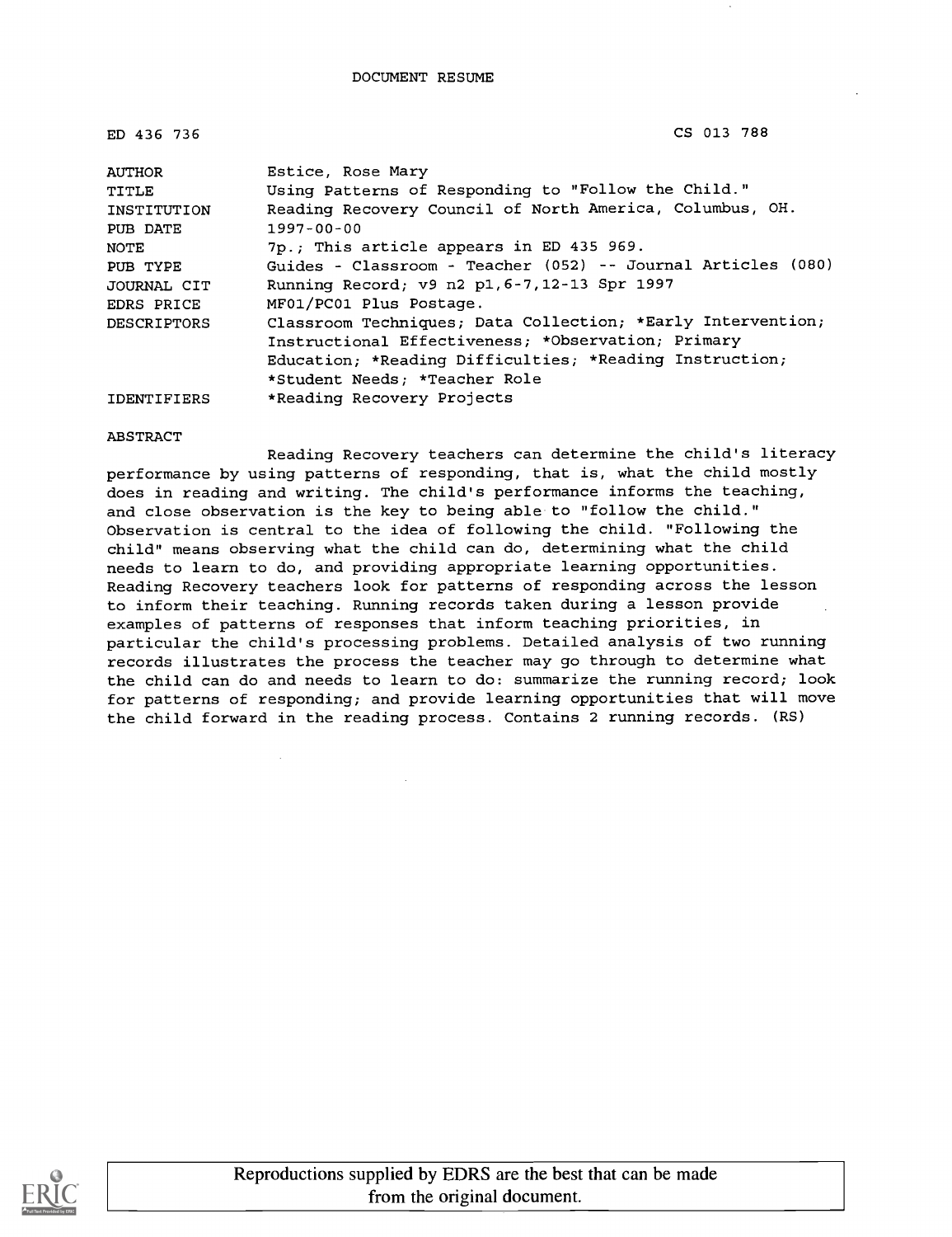Using Patterns of Responding to "Follow the Child."

by Rose Mary Estice

# BEST COPY AVAILABLE

 $\lambda$ 

U.S. DEPARTMENT OF EDUCATION Office of Educational Research and Improvement

- EDUCATIONAL RESOURCES INFORMATION<br>
CENTER (ERIC)<br>
This document has been reproduced as<br>
received from the person or organization<br>
originating it.
- orginating it.<br>
20 **D** Minor changes have been made to<br>
improve reproduction quality.

**Critical** 

.\_\_..'

Points of view or opinions stated in this<br>document do not necessarily represent<br>official OERI position or policy.

PERMISSION TO REPRODUCE AND DISSEMINATE THIS MATERIAL HAS BEEN GRANTED BY

 $F$  Bussell

1

TO THE EDUCATIONAL RESOURCES INFORMATION CENTER (ERIC)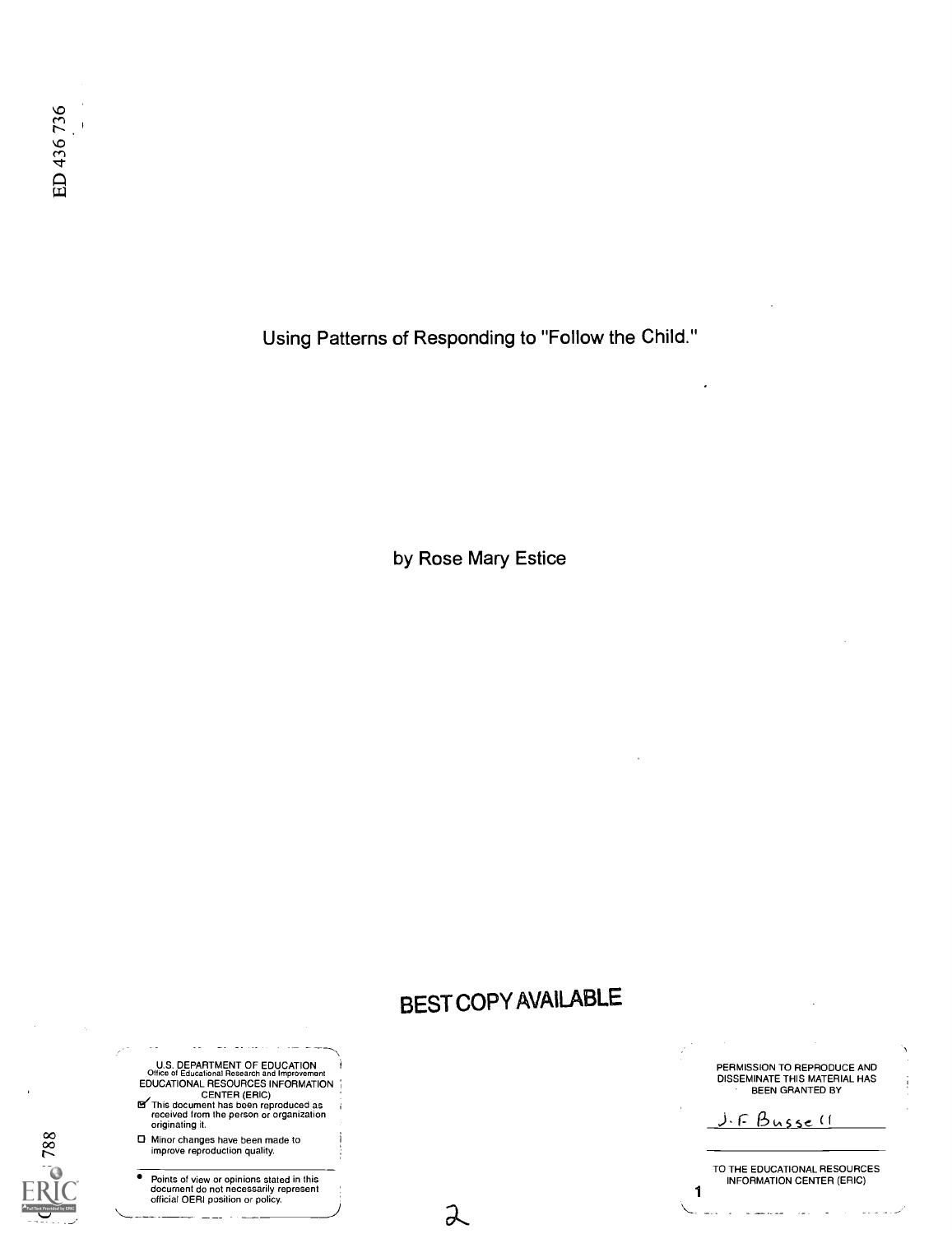

 $\sum_{\text{READING}}^{\text{READING}}$  Record Record A Review of Theory and Practice for Recovery Teachers READING<br>
COUNCIL COUNCIL RECOVERY<br>
OF NORTH AMERICA<br>
OF NORTH AMERICA<br>
OF NORTH AMERICA Reading Recovery Teachers

## Spring 1997 • Volume 9 • No. 2

## In This Issue ...

| Using Patterns of Responding to<br>"Follow the Child" $\dots\dots\dots\dots$                                                                                          |                                 |
|-----------------------------------------------------------------------------------------------------------------------------------------------------------------------|---------------------------------|
| Teaching and Learning: Our<br>Experience in Reading Recovery 2                                                                                                        | Ros<br><b>The</b>               |
| Editor's Corner 3                                                                                                                                                     | enou                            |
| <b>INTERNATIONAL EXPERIENCES</b><br>A Taste of Japanese Hospitality . 8<br><b>Making Connections across</b><br>the Pond $\ldots \ldots \ldots \ldots \ldots \ldots 8$ | gener<br>be a<br>able i<br>gram |
| Manejando, ¡Volando! en el<br>autopista de Sacramento  11                                                                                                             | manc<br>sions                   |
| A Change of Course  14                                                                                                                                                | son"<br>Б                       |
| Volunteers for Reading  14                                                                                                                                            | mine.                           |
| Descubriendo La Lectura<br>in California  15                                                                                                                          | using<br>the ch<br>ing. T       |
| What Does Learning to Tap Dance<br>Have in Common with Reading<br>Recovery? $\ldots \ldots \ldots \ldots 16$                                                          | teachi<br>to bei:<br>Iı         |
| Salad Days  17                                                                                                                                                        | contin<br>fessio                |
| North American<br>Leadership Academy  17                                                                                                                              | ers ofi<br>Certai               |
| The Last Word $\ldots \ldots \ldots \ldots \ldots 20$                                                                                                                 |                                 |
|                                                                                                                                                                       |                                 |

#### The Running Record

Submission of articles, teaching anecdotes, and poetry are welcome; all submissions will go through a review process. Please enclose a self- addressed, stamped envelope for correspondence. Send submissions to: Judith C. Neal. Editor The Running Record California State University. Fresno School of Education & Human Development 5005 N. Maple Fresno. CA 93740 FAX (209) 278-0376 Email judithn@csufresno.edu

Reprinting of The Running Record is permitted for official use by Reading Recovery training sites in the execution of their Reading Recovery duties. Reprinting for any other purpose is prohibited without permission of the Reading Recovery \.Council of North America.

## Using Patterns of Responding to "Follow the Child"

Rose Mary Estice, Clinical Trainer of Teacher Leaders The Ohio State University

"With problem readers it is not enough for the teacher to have rapport, to generate interesting tasks and generally to be a good teacher. The teacher must be able to design a superbly sequenced programme determined by the child's performance, and to make highly skilled decisions moment by moment during the lesson" (Clay, 1993b, p. 9).

Reading Recovery teachers can determine, "the child's literacy performance," by using patterns of responding, that is, what the child mostly does in reading and writing. The child's performance informs the teaching, and close observation is the key to being able to "follow the child."

In Reading Recovery training classes, continuing contact sessions. and other professional development opportunities, teachers often talk of "following the child." Certainly that concept is appropriate in

Reading Recovery, an individualized program which builds on the child's specific strengths. However, teachers need to have a clear understanding of what "following the child" means.

For example, "following the child" is not following the child to ineffective responses. If the child's only attempt at unknown words is to sound them out or to skip them, the teacher would not ignore these ineffective behaviors; rather, she would provide the child with alternative behaviors. "Following the child" does not mean following him/her to a dead end. If the child generates only short, safe stories. learning opportunities are very limited. Instead, the teacher would assist in extending the original story or engaging the child in genuine conversations that results in more interesting and complex stories.

continued on page 6

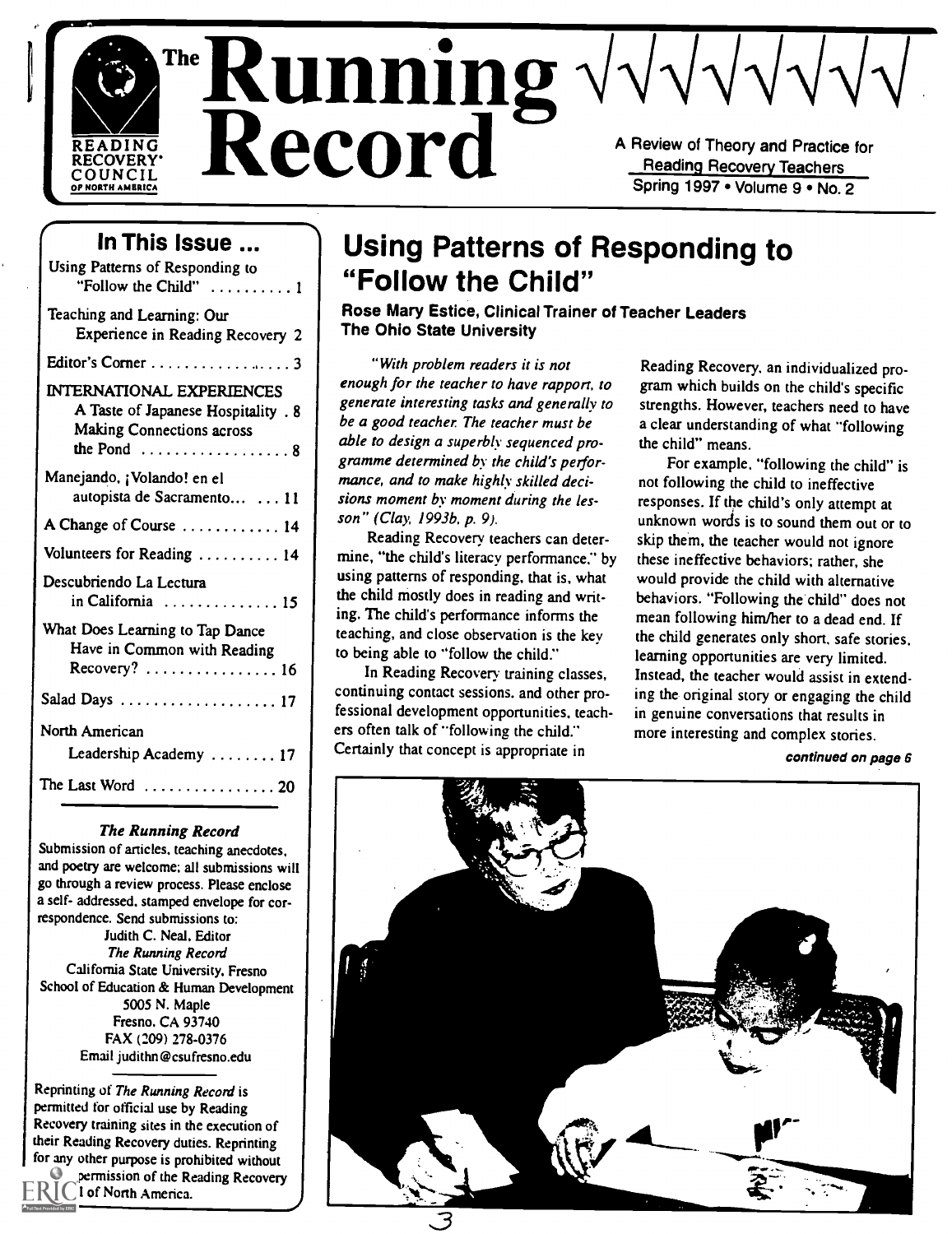## Using Patterns of Responding to "Follow the Child"

### continued from front page'

Similarly, "following the child" does not mean allowing unlimited free choice in selecting familiar books to read. If the child continues to choose books that are so easy he/she doesn't have to look at the print, or those that are not familiar enough to provide opportunities to read fluently with phrasing. the teacher would remove those books from the ones to be selected. The teacher would provide choices by carefully pre-selecting those books that best provide practice for orchestrating the range of strategies the child controls and then allow the child to choose from those.

In "following the child," the Reading Recovery teacher thinks beyond the word or book to be read or the story to be written. The teacher will make decisions based on the child's current ways of responding and provide opportunities for this child to learn.

#### The Role of Observation

Observation is central to the idea of "following the child." One of the assumptions upon which Clay founded Reading Recovery is, ". . . that a programme for a child having difficulty learning to read should be based on a detailed observation of that child as a reader and a writer, with particular attention to what that child can do. The programme will work out of these strengths and not waste time teaching anything already known" (Clay, 1993b, p. 7). In other words, "following the child" means observing what the child can do, determining what the child needs to learn . to do, and providing appropriate learning opportunities.

Clearly, recording observations on instructional records is critical. If the teacher does not have good records of her observations, it will be difficult to "follow the child." Additionally, thorough analysis of the records is important. Careful thinking about what the child is mostly doing, and neglecting to do, will enable the teacher to make good decisions for teaching on the run and for subsequent teaching. An on-going analysis of records is necessary as shifts in learning are recorded; this leads to shifts in teaching, since the teacher must always ask herself, "What next does this child need to learn?" The on-going process that leads to shifts in both teaching and learning over time might  $d$  as the teacher observing,

recording. and teaching. and the child learning, and independently problem-solving (see figure below).



The teacher observes the child reading and writing, and she records the child's behavior on the lesson records. From these recorded observations, the teacher determines her teaching priorities and teaches for strategies. The child responds to the teaching and at first may inconsistently apply the new learning but, given more opportunities, the new problem-solving behavior becomes independent; that is, the child uses strategies to problem- solve without prompts from the teacher.

Behaviors related to this shift in learning are observed and recorded and the teacher again considers what the child can do and what he/she needs to learn to do next in order to determine subsequent teaching priorities. This diagram illustrates the essential process but is not intended to over-simplify what happens over time. The process is not necessarily always in one direction; however, the diagram may be useful in supporting conversations about shifts in teaching and learning.

According to Clay, "What the teacher will do is set some priorities as to which kinds of new learning she will attend to-just one or two things--and let the other behaviours that were incorrect go unattended at this time" (Clay, 1993b, p.15). How does the teacher use all of her observations to come up with just a few priorities? The answer to that question may be found in the title, "Using Patterns of Responding to 'Follow the Child."'

#### Observing and using patterns of responding

Patterns of responding are simply what the child mostly does. Priorities in teaching need to impact the child's current way of responding. what he/she usually does at difficulty or at error. It is not helpful to teach to what happens only occasionally or to what is under control with an occasional lapse. It is not helpful to talk only about self-corrections. To really make a difference in a child's problem-solving. the teacher will attend to the major patterns of responding, not to the exceptions. In addition, the teacher will attend to the child's processing and not just to helping the child get the word right.

The teacher will look for patterns of responding across the lesson to inform her teaching. Here, I will use running records to explore the concept in some depth. since it is in the running records that patterns of responding are most easily seen. Clay states that we can infer from the child's errors, self-corrections and comments much of what he/she is attending to. The learning work is captured in a running record (Clay, 1993).

In order to see a pattern of responding, every error and self-correction must be analyzed. A true picture of the child as a reader is not possible without a complete analysis. After all the errors are analyzed. patterns of how the cues are used and neglected can be determined. Additionally. the teacher may notice patterns such as rereading to problem-solve, appealing for help, checking to confirm, and the monitoring of errors without actually solving them. Such patterns of behavior, too, can inform the teaching.

Clay suggests that the running record be checked to detect processing problems and other potential learning points (Clay 1993b). The running records below provide examples of patterns of responses that inform the teaching priorities, in particular the child's processing problems. What the child can do

Nicholas. the reader of One Sock. Two Socks (Running Record #1) can sometimes make all the cues match and sometimes search for further visual information to self-correct after using some visual information in the first attempt. He can monitor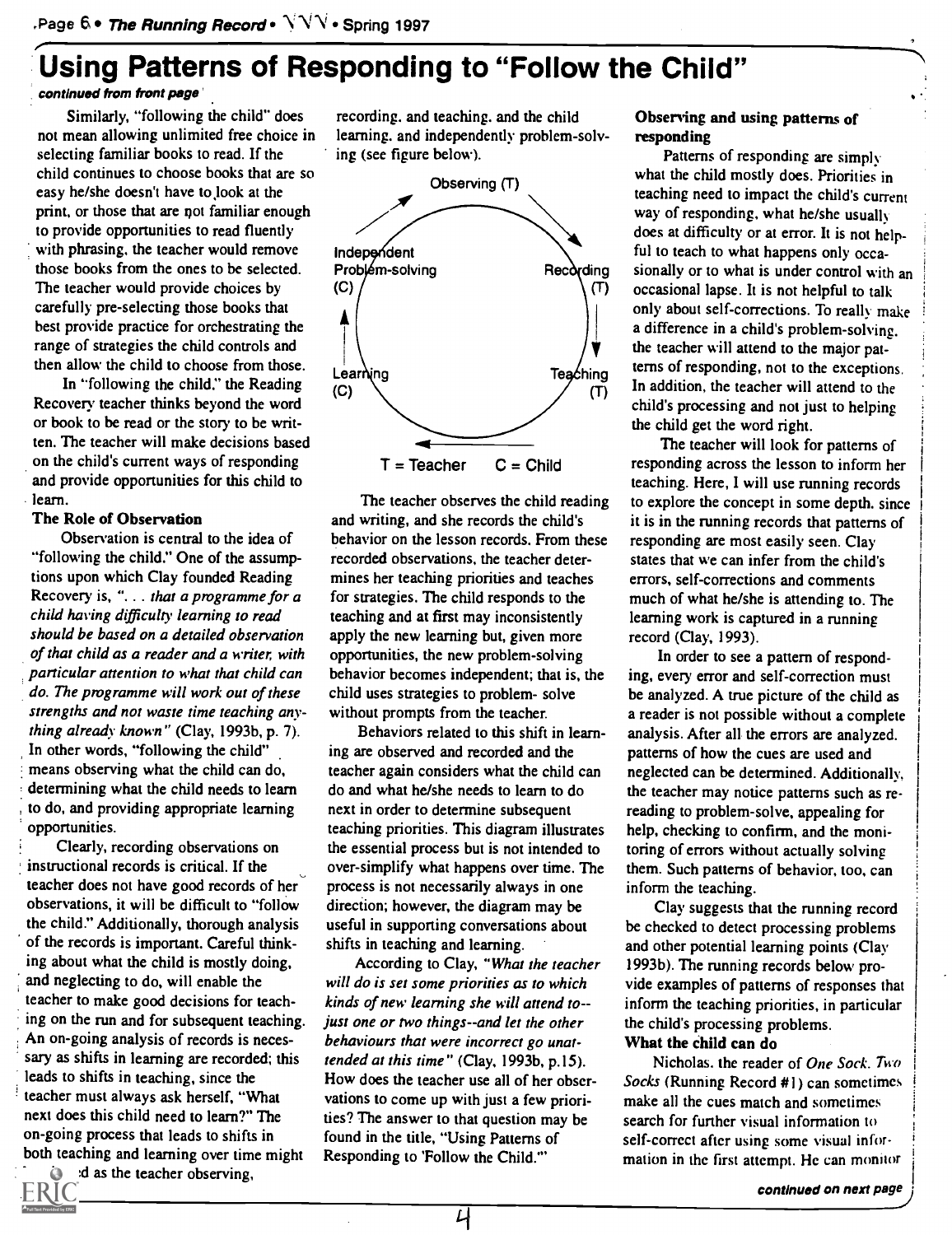## The Running Record  $\cdot \vee \vee \vee \cdot$  Spring 1997  $\cdot$  Page 7

#### continued from previous page

many of his errors and often attempts an unknown word by sounding the initial letter. (Nicholas also cross-checked on cues once and corrected both an insertion and an omission. These behaviors indicate low-level kinds of processing that are essentially under control, infrequent, and self-reinforcing for the child; there is no need to attend to them or even to note them.)

#### What the child needs to learn to do

Nicholas needs to initiate problemsolving beyond sounding the first letter when he comes to difficulty rather than waiting for a told. Specifically, he needs to learn to think about the story and re-read in order to search for meaning and structure cues. (Nicholas also needs to use more than the initial letter to problemsolve increasingly complex text; however, the passive mode of waiting for tolds is so critical that full attention is needed to get a shift there first.)

#### Analysis of errors and self-corrections

The summary at the top of this running record contains the following information:

• Mostly uses visual information, often just the first letter

÷

÷

- Some making the cues match (msv)
- Some searching further visual information to self correct
- Neglecting meaning and structure at difficulty.

#### Pattern of Responding

Nicholas consistently articulated the first sound of unknown words and waited for tolds: seven/nine errors were tolds. Learning Opportunities

The processing problem here is of great concern because Nicholas is not often initiating problem-solving beyond articulating the sound of the first letter of the unknown word. The roles of the teacher and the child are clear. "I'll just try the first letter and then the teacher will help me." When writing about early reading behaviors, Clay stresses that the child must initiate reading work: "Be careful not to establish a pattern where the child waits for the teacher to do the work. This is the point at which the child must learn that he must work at difficulty, take some initiative, make some links. It is the general principle that needs to be established at this time and it does not matter which types of cues the child uses" (Clay, 1993b, p. 40).

The initiating of reading work should

have been long established, but it is apparent from Nicholas' reading behavior that this pattern needs to be established or reestablished now. The teacher will need to select the clearest, easiest, most memorable examples with which to establish the new response (Clay, 1993b). In this case, the new response is thinking about the story and re-reading at point of difficulty. Nicholas must initiate searching for cues and use more than a single source of information. "Children who fail to search also fail to learn how to use cues effectively and do not develop error-correction techniques" (Clay, 1991, p. 299).

After the running record, Nicholas' teacher can focus on searching for cues at point of difficulty in order to address this child's processing problem; it will be important to select powerful examples. Page 12 seems to be a good place to return to because the picture supports the meaning and the child achieved a stretch of accurate reading up to the errors. While the unknown words were told during the running record (the most neutral response on the teacher's part), the point to be made after the running record is what to do the next time there is a tricky part. "What

continued on page 12

| <b>Running Record #1</b><br>One Sock, Two Socks Level 12<br><b>Nicholas</b><br>93% sc 1:3                                    | Pg <sub>9</sub><br>Accurate Reading<br>$\sqrt{}$ played $A^{\dagger}$ p- $\sqrt{}$<br>He pulled $\left  \begin{array}{c} - \\ + \end{array} \right $ T and pulled                          |
|------------------------------------------------------------------------------------------------------------------------------|--------------------------------------------------------------------------------------------------------------------------------------------------------------------------------------------|
| One Sock, Two Socks Level 12                                                                                                 | Pg 10<br>$\mathbf{v}$<br>$\mathbf{v}$<br>N.                                                                                                                                                |
| r <br>Pg <sub>2</sub><br>_aoina<br>$\sqrt{ }$<br>$\sqrt{ }$<br>$\overline{1}$ T<br>for school<br>getting ready<br>Tim<br>was | him<br>tired $\vert \cdot \vert$<br>It made                                                                                                                                                |
| Pg3<br><b>Accurate Reading</b>                                                                                               | ≟A !<br><u>র ক</u><br>his car on the<br>He pushed: $\mathbf{I}$ T<br>bed                                                                                                                   |
| Pg4<br>$\sqrt{ }$<br>started $\sqrt{2}$ $\sqrt{2}$ $\sqrt{2}$<br>$\sqrt{ }$<br>Then he stopped to play with his toy car      | Accurate Reading                                                                                                                                                                           |
| Pg5<br><b>Accurate Reading</b>                                                                                               | <b>Pg 11</b><br>ᆚᆚ<br>$S^2$<br><u>_ 고 __ 고 _</u><br><u>YY</u><br>Soon - T it will be time to go                                                                                            |
| Pg6<br>$\frac{d}{dx}$ did isc $\frac{1}{x}$ $\frac{1}{x}$<br>$\sqrt{ }$<br><u>_v</u><br>Tim didn't ike to<br>hurry           | $\frac{1}{\sqrt{2}}$<br>to school                                                                                                                                                          |
| <u>v v v v -</u> sc<br>R<br>$\mathcal{N}$<br>He put on his blue<br>pants                                                     | Accurate Reading                                                                                                                                                                           |
| $\frac{y}{x}$ $\frac{y}{x}$ $\frac{y}{x}$ $\frac{y}{x}$<br>He played with his<br>car                                         | <b>Pg 12</b><br>$\sqrt{\frac{1}{x}}$ under sc the sc R.<br>It wasn't<br>there :                                                                                                            |
| Pg7<br>Tick - tock said the<br>clock                                                                                         | $\frac{1}{2}$ a- $\frac{1}{2}$<br>$\lambda$<br>He looked all around T No sock                                                                                                              |
| $\sqrt{ }$<br>mom sc<br>Hurry said his mother                                                                                | $A \cup$<br>$\frac{y}{H}$ $\frac{y}{H}$ $\frac{y}{H}$ $\frac{y}{H}$ $\frac{y}{H}$ $\frac{y}{H}$ $\frac{y}{H}$ $\frac{y}{H}$ $\frac{y}{H}$ $\frac{y}{H}$ $\frac{y}{H}$ $\frac{y}{H}$<br>bed |
| Pg 8<br><b>Accurate Reading</b>                                                                                              | ∸<br>$\mathbf{v}$<br>sock<br>No                                                                                                                                                            |
|                                                                                                                              | <b>Accurate Reading</b><br>Pg $13$                                                                                                                                                         |

5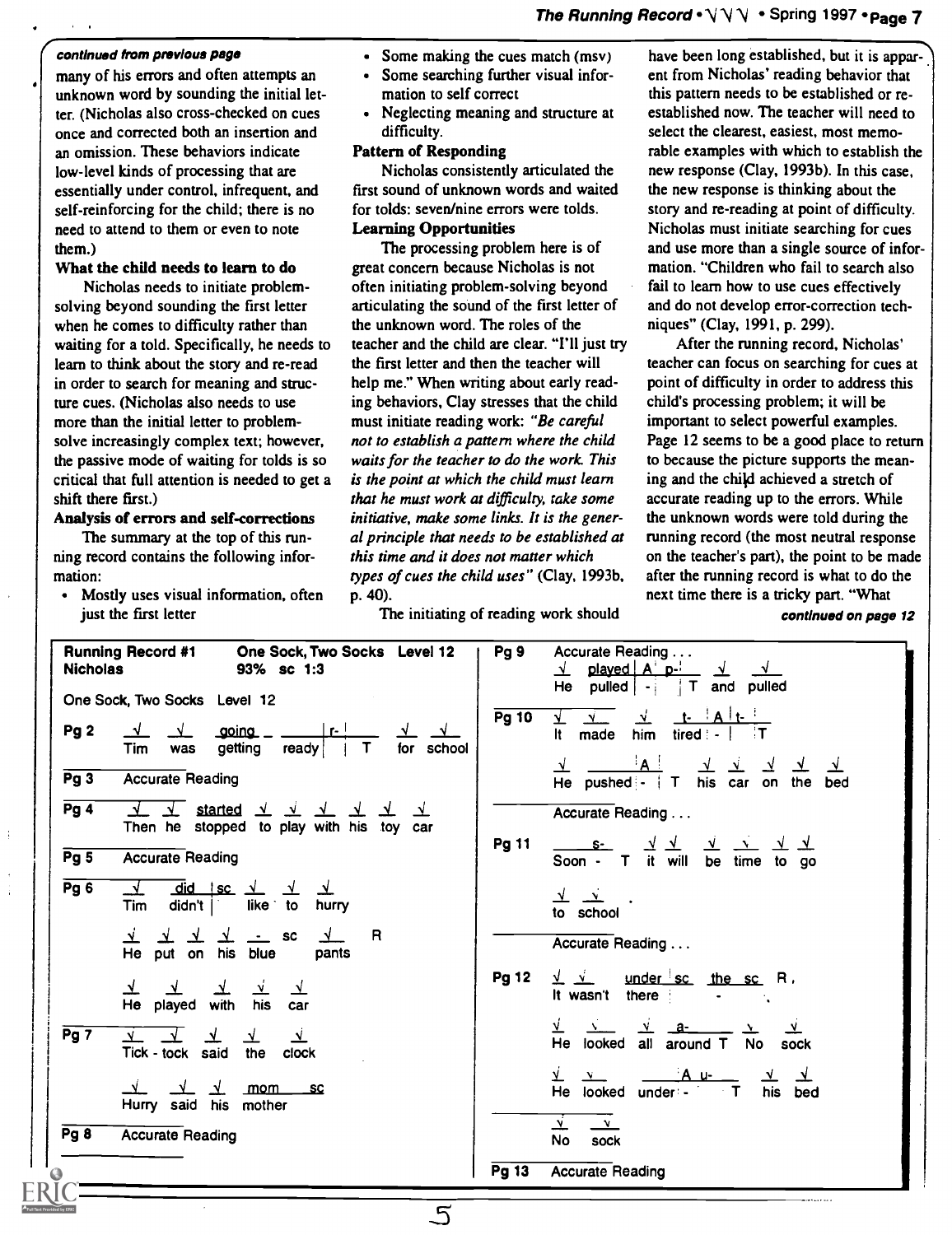# Using Patterns of Responding to "Follow the Child"

#### continued from page 7

word did I help you with on this page? Try it again and if you get stuck, think about what is happening in the story and start over."

Prompting consistently for initiation of problem-solving on both the running record books and the new books for the next few days will help Nicholas move toward independent problem-solving. "Every time you get stuck, don't just sit and wait. Think about the story and quickly go back to the beginning."

Teachers may be tempted to return to going/getting, started/stopped, or played/pulled to try for self-correction. These examples represent good attempts up to the error and demonstrate that Nicholas can use more than the visual information. The priority, however, must be on the bigger pattern of not initiating problem-solving beyond sounding the first letter and not incorporating re-reading as a way to search for meaning and structure, ways of processing that may hinder the child's progress.

The self-corrections were easy ones for Nicholas and illustrate the kinds of processing that are independent and thus selfreinforcing:

The child reading to himself knows when he is more or less correct because 'one of the beautiful advantages of reading sense is that it provides its own feedback' (Smith, 1978). One way to describe this independence is that the child has learned how to work out new parts of messages for himself. He finds this activity rewarding. Once the child learns to search for cues to a word the reinforcement lies within the reading process, in the agreement he can achieve between all those signals and messages in the code. He no longer needs as much outside help to confirm whether his response is right or wrong. The activity of making all the cues fit, which is the challenge of the task, and eliminating any misfit, is rewarding to the child who succeeds. (Clay, 1991, p. 254).

## What the child can do

Brittany can use all three cueing sources and mostly makes them match. She re-reads to self-correct, to confirm, and after a told. She can make multiple attempts at difficulty.

## What the child needs to learn to do

Brittany needs to learn to monitor errors in which there are visual mismatches of final or medial letters. In order to self-correct errors, she needs to learn to search for further visual information (final

or medial letters) after making all the cues match in the initial attempt.

## Analysis of errors and self-corrections

The summary at the top of this running record contains the following information:

- Using all three cues and mostly making them match
- Neglecting final letters as visual cues. Pattern of Responding

Consistently Brittany used all three cues in an integrated way to read this text. She did not notice errors that fit all cues but were a mismatch visually in terms of the final letters.

#### Learning Opportunities

To read increasingly complex text, Brittany must learn to first monitor and then search for further visual information when errors fit all three cues. The processing problem here is not the errors, but neglecting to monitor the errors. The teacher will think again about what would be the clearest, easiest, most memorable example with which to establish this new response of monitoring. "Effective monitoring is a highly skilled process constructed over many years of reading. It begins early but must be continually adapted to

#### continued on next page

| <b>Brittany</b>           | <b>Running Record #2</b>           | Rosie At The Zoo Level 13<br>93% sc 1:5                             |                  | And R sc<br>It<br>walked up and<br>down                                       |
|---------------------------|------------------------------------|---------------------------------------------------------------------|------------------|-------------------------------------------------------------------------------|
| Rosie At the Zoo Level 13 |                                    |                                                                     | Accurate Reading |                                                                               |
| Pg <sub>2</sub>           | Accurate Reading                   |                                                                     | Pg <sub>5</sub>  | Accurate Reading                                                              |
|                           | ᆚ<br>$\mathbf{\Delta}$             | $\Delta'$<br>monkey<br>$\mathbf{y}$<br>Let's go and see the monkeys |                  | $\frac{1}{2}$ did dude R<br>غ<br>cried<br>don't<br>like<br>lions she said     |
|                           | Accurate Reading                   |                                                                     | Pg6              | Accurate Reading                                                              |
| Pg3                       | $\sqrt{ }$<br>We lifted Rosie      | $\Delta$<br>up.                                                     |                  | $shel$ R sc $\sqrt{ }$<br>$\mathbf{v}$<br>and said<br>me too me<br>too        |
|                           | $\frac{1}{2}$ see<br>Ł             | like monkeys said Rosie                                             | Pg 7             | Accurate Reading                                                              |
|                           | $\sqrt{ }$<br>Let's go and see the | ⊻<br>⊻<br><u>lion</u><br>lions                                      | Pg 8             | Accurate Reading<br>⊻<br><u>this</u><br>thing<br>$\mathbf{N}$<br>$\mathbf{v}$ |
|                           | Accurate Reading                   |                                                                     |                  | It.<br>lifted<br><b>up</b><br>its<br>trunk                                    |
| Pg4                       | We lifted Rosie up                 | $\Delta$                                                            |                  | WOOOOSH IT                                                                    |
|                           |                                    |                                                                     |                  | Accurate Reading                                                              |
| $\odot$                   | <b>She</b><br>looked at the        | lion                                                                |                  | 立<br>sorry wash<br><b>But</b><br>did get a<br>you<br>shower                   |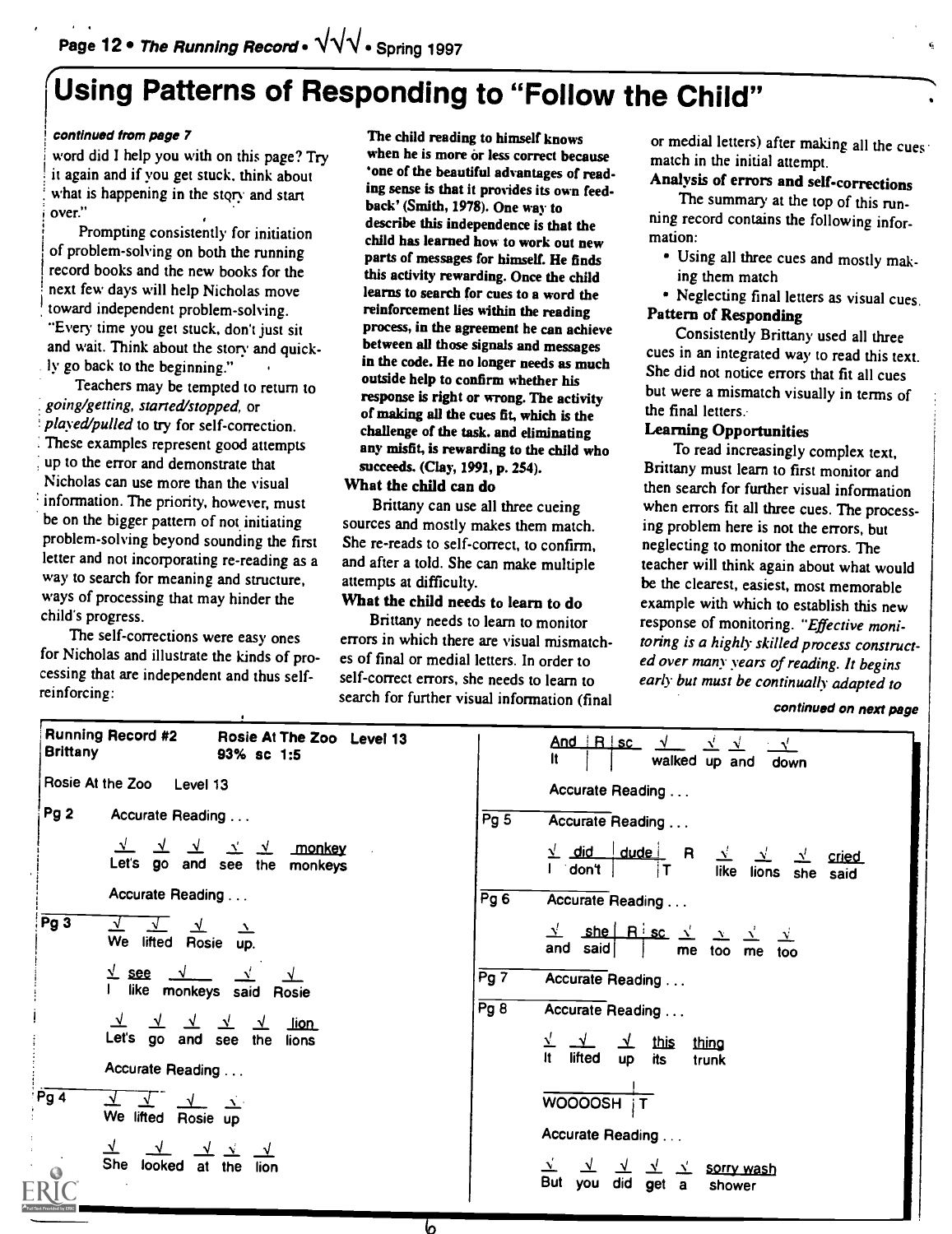# Using Patterns of Responding to "Follow the Child"

### continued from previous page

encompass new challenges in texts" (Clay, 1993b, p. 41).

Brittany needs to adapt her monitoring to incorporate more visual information than just the beginnings of words. The clearest examples to return to probably would not be monkey/monkeys and lion/lions. The only difference between the word in the text and the child's substitution is the very last letter. It is likely that this child knows about s as a word ending. She may read it accurately the next time without even realizing she had ever made an error. Since the goal is independent problem-solving on increasingly difficult text, the teacher will think about learning opportunities to help Brittany reach that goal. Returning to monkey and lion would not help Brittany learn more about reading complex text.

If, on the other hand, the teacher returned to thing/trunk or sorry wash/shower by asking the child to, "Try this page (or part of a page) again," and then prompted for monitoring at a high level, Brittany would be learning more about adapting her monitoring strategies. "Were you right? Try that again and think what would look right." The child would slow down a bit and check the words in terms of how they looked. Even if Brittany could not correct the error, it is important to reinforce and encourage noticing it. Self-corrections will not occur if there is no monitoring first. Clay states, "Children must be given the responsibility to monitor their own text behaviour, guided by meaning. This mainly involves pausing on the part of the teacher or parent as if expecting the child to solve the problem or prompting them to check" (Clay. 1991, p. 336).

In addition, it may be helpful if the teacher returned to the reading work of did dude/don't. Here Brittany did monitor her reading when her first attempt fit all three cues. but didn't look completely right. (She probably noticed do.) It would be important to praise the noticing as well as the multiple attempts even though the error was not self-corrected. In this way, the processing is being supported. "The teacher is more concerned to reinforce how the child worked to get to the

than whether the child arrived at

the precise correct response" (Clay, 1991, p. 343).

Returning to the error see/like probably would not help Brittany learn more about problem-solving. This substitution is an example of an occasional lapse whereby cues were not cross-checked one against another. Brittany has a strong pattern of making all three cues match so cross-checking on cues in general has been superseded by better quality substitutions (Clay, 1993b). Brittany self-corrected her reading a few times and thus reinforced her own processing. As mentioned before, it is usually not necessary for the teacher to attend to such examples.

### Analysis of processing for teacher decision-making

The detailed analysis of the above two running records is intended to illustrate the process the teacher may go through to

- determine what the child can do and needs to learn to do;
- summarize the running record;
- look for patterns of responding;
- provide learning opportunities that will move the child forward in the reading process.

A few notes of clarification seem to be in order. The sections "What the child can do," and, "What the child needs to learn to do," are examples of what the teacher may be thinking as she completes her analysis of cues used and cues neglected and prepares to write the "Analysis of Errors and Self-Corrections" at the top of the running record. The "Analysis of Errors and Self-Corrections" sections are provided as examples of the summaries at the top of the running records for these children. Notice that patterns are emerging here. It is not helpful to note every kind of error, self-correction, or cross-checking on cues (if applicable). Instead look for what the child mostly uses and mostly neglects-the patterns of responding.

The "Patterns of Responding" sections also illustrate patterns of behavior that may support or hinder processing. When analyzing running records note the presence or absence of:

- monitoring
- appeals/tolds
- re-reading before appeals/tolds
- re-reading after colds
- re-reading to search and self-correct

re-reading to search, no self-correction

- re-reading, no searching (repeating original error after re-reading)
- re-reading to confirm
- no re-reading to problem-solve
- no re-reading needed to problem-solve
- taking words apart
- comments about processing.

Finally, the "Learning Opportunities" sections were included to illustrate the possible rationale for selecting (and not selecting) teaching points for these particular running records. The teaching points are in the wrong order here, as they would have been selected before any detailed analysis was done. However, with hard work and experience, it is amazing how quickly teachers can select teaching points which reflect the processing problems. When analyzing the running record after the lesson, it is helpful to also think about the teaching points and the prompts used to return to them. In this way, rationales and the level of prompts can be considered and selecting future teaching points will become easier.

"The teacher has a general theory in her head about children's responding. This is a theory she should check against what she is able to observe and infer from the individual child's responding, and which she should be prepared to change if the two are in conflict. So although reading behaviours are only signals of the inner control over reading that a child is developing, they are important signals which teachers should notice and think about" (Clay, 1991. p. 233).

#### References

- Clay. M. M. (1991). Becoming Literate: The construction of inner control.Portsmouth. NH: Heinemann.
- Clay. M. M. (1993). An observation survey of early literacy achievement. Portsmouth. NH: Heinemann.
- Clay. M. M. 11993). Reading Recovery: A guidebook for teachers in training. Portsmouth. NH: Heinemann.
- Cowley. J. (1984). Rosie at the Zoo: Wellington. New Zealand: P.D. Hasselberg, Government Printer. Department of Education Wellington.
- Owens J. (1987). One Sock. Two Socks: Toronto. Canada: Gage Educational Publishing.
- Smith. F. (1978). Understanding Reading: 2nd Edition. New York, NY: Holt. Rinehart and Winston.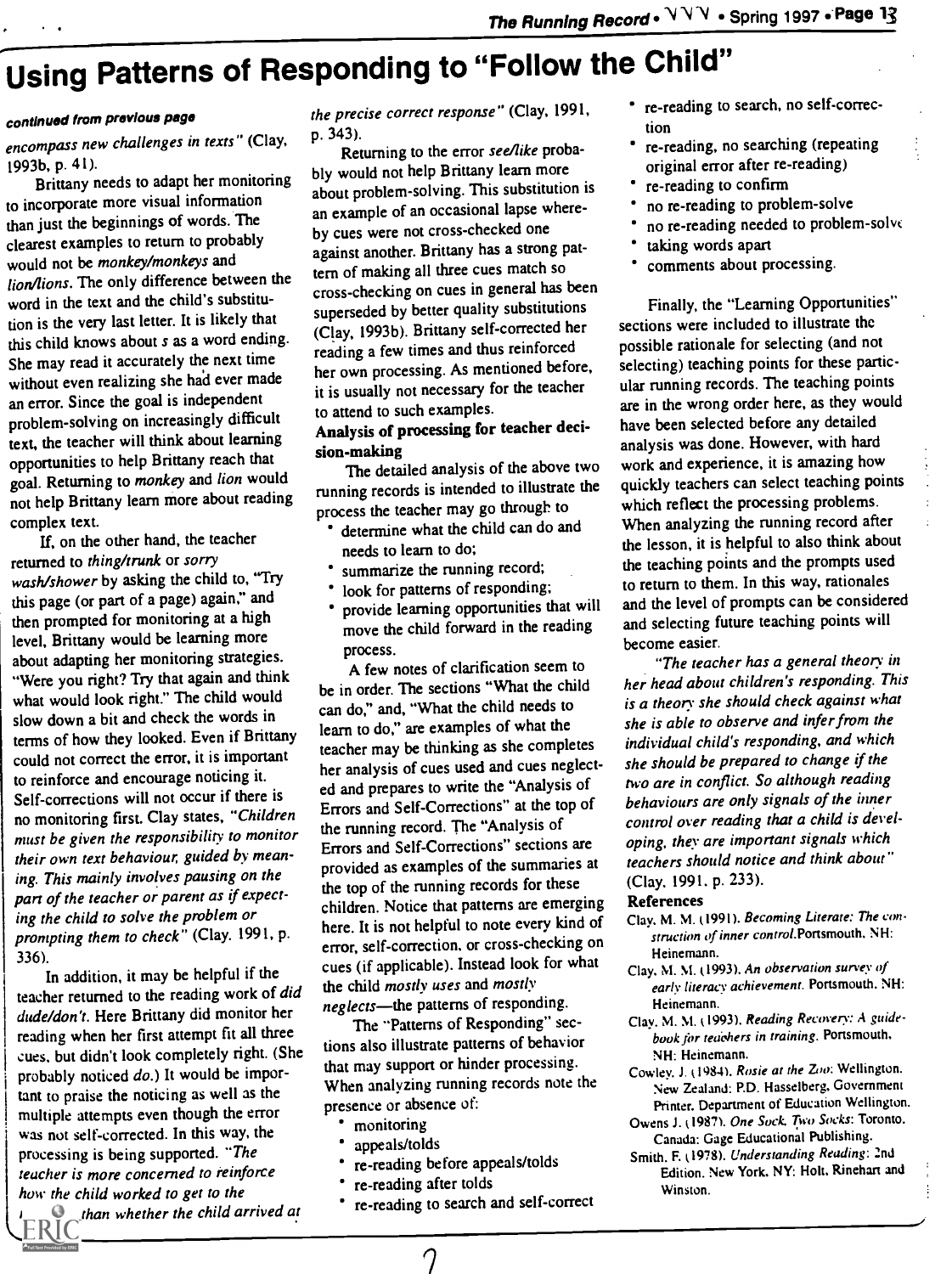

## U.S. Department of Education

Office of Educational Research and Improvement (OERI) National Library of Education (NLE) Educational Resources Information Center (ERIC)



# REPRODUCTION RELEASE

(Specific Document)

## I. DOCUMENT IDENTIFICATION:

Title: The Running Record

Author(s):

Corporate Source: Corporate Source: Corporate Source: Corporate Source: Corporate Source: Corporate: Superintence.com.<br>Reading Recovery Council of NorthAmerica. Spring 1997

## II. REPRODUCTION RELEASE:

In order to disseminate as widely as possible timely and significant materials of interest to the educational community, documents announced in the monthly abstract journal of the ERIC system, Resources in Education (RIE), are usually made available to users In microfiche, reproduced paper copy. and electronic media, and sold through the ERIC Document Reproduction Service (EDRS). Credit is given to the source of each document, and, t reproduction release is granted, one of the following notices is affixed to the document.

If permission is granted to reproduce and disseminate the identified document, please CHECK ONE of the following three options and sign at the bottom of the page.

| The sample sticker shown below will be<br>affixed to all Level 1 documents                                                                                    | The sample sticker shown below will be<br>affixed to all Level 2A documents                                                                                                                                                                                                                                                                                                                                                                                                                                       | The sample sticker shown below will be<br>affixed to all Level 2B documents                               |
|---------------------------------------------------------------------------------------------------------------------------------------------------------------|-------------------------------------------------------------------------------------------------------------------------------------------------------------------------------------------------------------------------------------------------------------------------------------------------------------------------------------------------------------------------------------------------------------------------------------------------------------------------------------------------------------------|-----------------------------------------------------------------------------------------------------------|
| PERMISSION TO REPRODUCE AND<br>DISSEMINATE THIS MATERIAL HAS<br><b>BEEN GRANTED BY</b>                                                                        | PERMISSION TO REPRODUCE AND<br>DISSEMINATE THIS MATERIAL IN<br>MICROFICHE, AND IN ELECTRONIC MEDIA<br>FOR ERIC COLLECTION SUBSCRIBERS ONLY.<br>HAS BEEN GRANTED BY                                                                                                                                                                                                                                                                                                                                                | PERMISSION TO REPRODUCE AND<br>DISSEMINATE THIS MATERIAL IN<br><b>MICROFICHE ONLY HAS BEEN GRANTED BY</b> |
| Sarnp                                                                                                                                                         |                                                                                                                                                                                                                                                                                                                                                                                                                                                                                                                   |                                                                                                           |
| TO THE EDUCATIONAL RESOURCES<br><b>INFORMATION CENTER (ERIC)</b>                                                                                              | TO THE EDUCATIONAL RESOURCES<br>INFORMATION CENTER (ERIC)                                                                                                                                                                                                                                                                                                                                                                                                                                                         | TO THE EDUCATIONAL RESOURCES<br><b>INFORMATION CENTER (ERIC)</b>                                          |
|                                                                                                                                                               | 2A                                                                                                                                                                                                                                                                                                                                                                                                                                                                                                                | 2B                                                                                                        |
| Level 1                                                                                                                                                       | Level 2A                                                                                                                                                                                                                                                                                                                                                                                                                                                                                                          | Level 2B                                                                                                  |
|                                                                                                                                                               |                                                                                                                                                                                                                                                                                                                                                                                                                                                                                                                   |                                                                                                           |
|                                                                                                                                                               |                                                                                                                                                                                                                                                                                                                                                                                                                                                                                                                   |                                                                                                           |
| Check here for Level 1 release, permitting reproduction<br>and disservination in microfiche or other ERIC archival<br>media (e.g., electronic) and paper copy | Check here for Level 2A release, parmitting reproduction<br>and dissemination in microfiche and in electronic media<br>for ERIC archival collection subscribers only                                                                                                                                                                                                                                                                                                                                              | Check here for Level 2B release, permitting<br>reproduction and dissemination in microfiche only          |
|                                                                                                                                                               | Documents will be processed as indicated provided reproduction quality permits.<br>If permission to reproduce is granted, but no box is checked, documents will be processed at Level 1.                                                                                                                                                                                                                                                                                                                          |                                                                                                           |
|                                                                                                                                                               |                                                                                                                                                                                                                                                                                                                                                                                                                                                                                                                   |                                                                                                           |
|                                                                                                                                                               | I hereby grant to the Educational Resources Information Center (ERIC) nonexclusive permission to reproduce and disseminate this document<br>as indicated above. Reproduction from the ERIC microfiche or electronic media by persons other than ERIC employees and its system<br>contractors requires permission from the copyright holder. Exception is made for non-profit reproduction by libraries and other service agencies<br>to satisfy information needs of educators in response to discrete inquiries. |                                                                                                           |
| Signature:<br>Sign                                                                                                                                            | Printed Name/Position/Title:                                                                                                                                                                                                                                                                                                                                                                                                                                                                                      | Jean F. Bussell, Executive Director                                                                       |
| here. <del>~)</del><br>Organization/Address<br>Pecsveru                                                                                                       | Telephone:<br>Council of North America<br>E-Mail Address                                                                                                                                                                                                                                                                                                                                                                                                                                                          |                                                                                                           |
|                                                                                                                                                               | 43210-1069                                                                                                                                                                                                                                                                                                                                                                                                                                                                                                        |                                                                                                           |